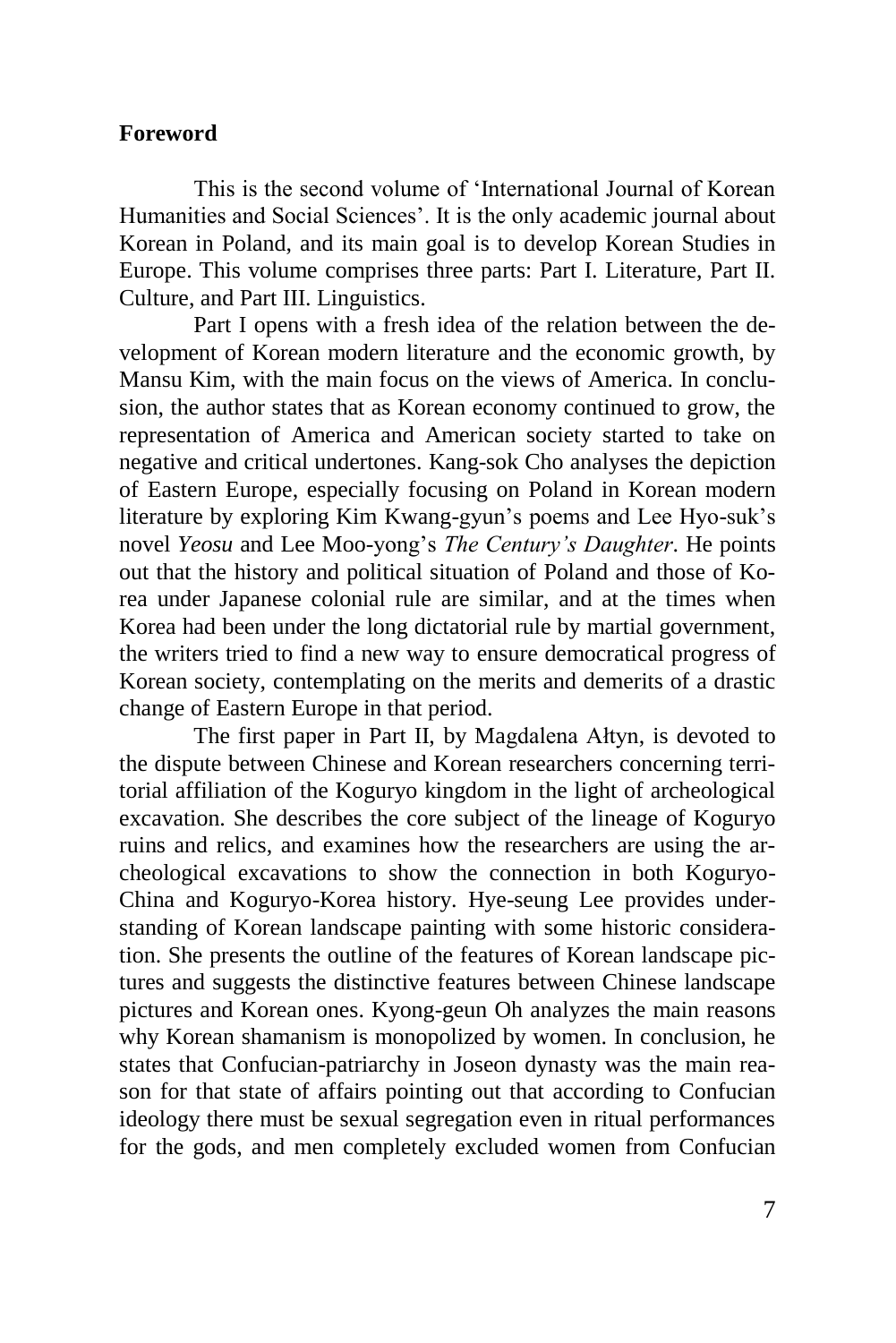ceremonies, so women needed to find a religion for themselves in shamanism. William Strnad explores the many points of intersection between Korean nationalism and the use and perceptual meanings of Chinese characters. He presents a close view about the fluctuations of the intersections between Korean nationalism and Chinese characters.

Anna Borowiak opens Part III with her paper entitled "Some properties of acronyms used in Korean". Giving their number and variety she attempts to classify them according to their origin, fields of usage, meaning, lexical familiarity, method of acronymization, graphemic form, and founding constituents. Choongyu Lee's contribution closes the volume. He provides a comparative dialectological study of the dialects of North-Korea and those of the ethnically Korean Chinese near the Korea-China border. His paper offers some valuable datum and trustworthy explanation about dialects and the important linguistic features in that regions.

Academic research into Koreanology is still in the beginning stages, and we have to work hard to develop it. Fortunately, our research staff is complemented by some of the graduates of the Department of Korean Studies at Adam Mickiewicz University in Poznan who came back with their doctor's degrees from Korea. At the same time the close cooperation with Korean scholars from Korea is very important for us. Therefore we are very proud that we could make an agreement with the Centre for Korean Studies, Inha University, to cohost our international conference on Korean studies in Poland and in Korea. We hope for more engagement, participation and support from all our colleagues. We heartily thank all of them who have helped us organize the conference and publish this volume.

> 01 April 2016 Oh Kyong-geun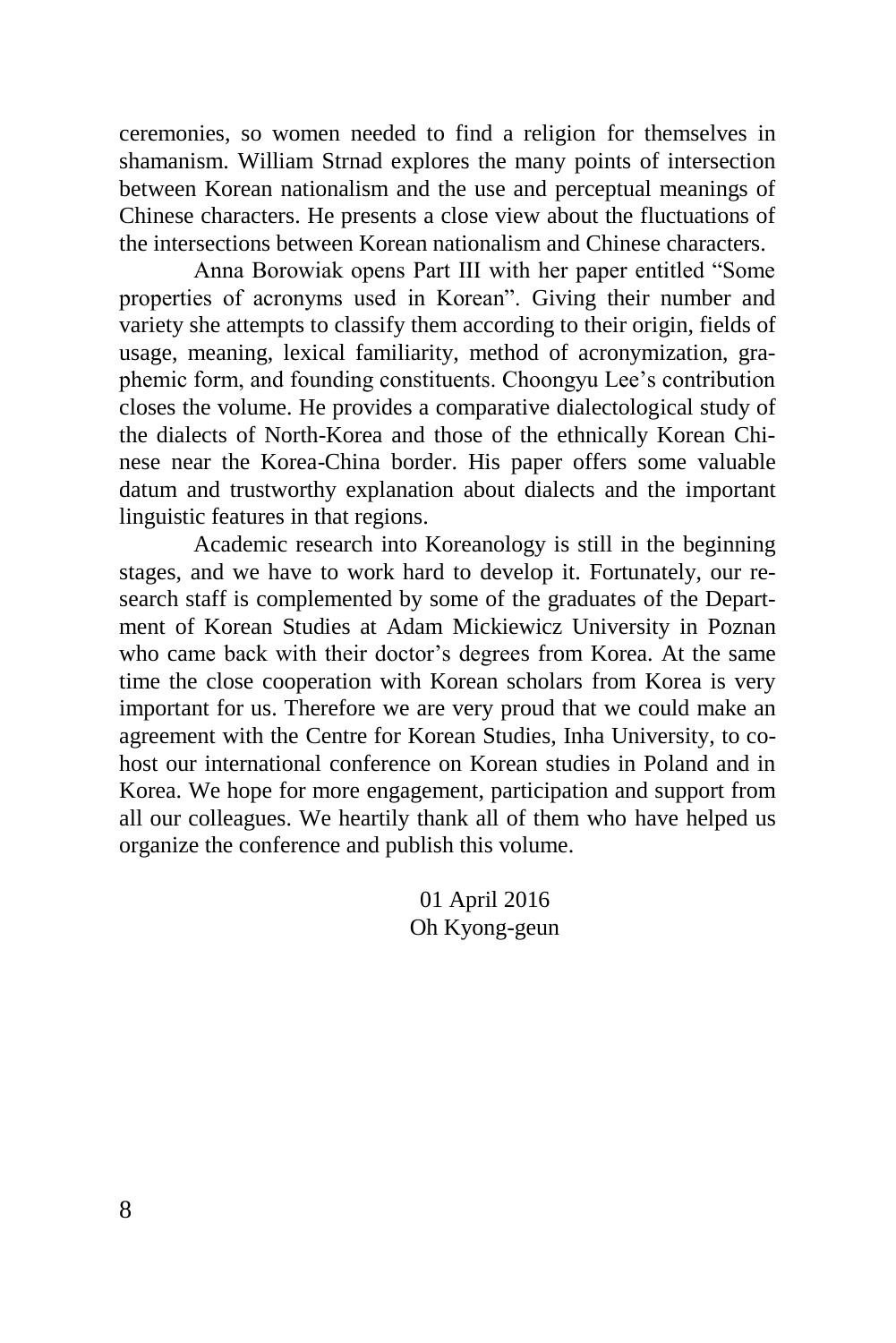이번에 폴란드 유일의 한국학 학술지인 'International Journal of Korean Humanities and Social Sciences'의 제 2 집을 발간한다. 우리 학술지의 주 목적은 폴란드에서 한국학의 발전을 도모함이다. 실린 논문들은 제 1 부 문학, 제 2 부 문화, 그리고 제 3 부 언어학으로 분류하였다.

제 1 부는 미국관에 주목하여 경제발전 단계에 따른 한국 현대문학의 양상을 분석한 김만수의 논문으로 시작된다. 그는 한국의 경제가 발전함에 따라 한국의 현대문학에서 미국과 미국사회에 대한 부정적이고 비판적인 묘사가 증대되고 있음을 보여주었다. 조강석은 한국현대문학 속에서 묘사되는 동유럽, 특히 폴란드의 모습을 분석하였다. 그는 일제강점기 한국의 문학작품들에서는 폴란드의 역사와 정치적 상황이 한국의 상황과 서로 겹쳐져 묘사되었고, 오랜 군사독재 하에 있던 1980 년대 말의 작가들은 그 당시 동유럽에서 진행되고 있던 급격한 사회변화들의 장-단점을 주시하면서 한국사회의 민주화 발전 방향을 모색했다고 결론짓는다.

제 2 부에서 Magdalena Ałtyn(막달레나 아우틴)은 고구려의 고고학적 유물들을 놓고 한국과 중국 학자들 간에 펼쳐지는 논쟁을 분석했다. 그는 고구려 유물들의 계통적 특징을 논한 후, 한국과 중국의 학자들이 그것들을 어떻게 중국-고구려 그리고 한국-고구려 간의 역사적 연관성 증명에 이용하고 있는지를 분석하였다. 이혜승은 한국의 산수화를 역사적으로 규명하였고, 특히 한국 산수화의 일반적 특징들을 제시하여 한국과 중국 산수화 간의 차이를 잘 보여주었다. 오경근은 한국의 무속이 세계적으로도 예외적으로 여성들에 의해 독점되게 된 주원인들을 분석하였다. 특히 조선시대의 가부장제에 주목하여 유교사상에 의한 남녀간의 구별이 제례의식에까지 연장되어 남성위주의 유교제례에서 여성들이 전적으로 배제됨으로써 결국 무속에서 자신들의 종교를 찾게 되었음을 밝혔다. William Strnad 는 한자의 사용과 한국의 민족주의가 대면하여 빚어내는 상관관계를 시대변동에 따라 분석하였다. 그는 한자사용에 대한 한국인들의 입장의 변이는 매우 복합적인 현상으로서 한국인들의 정체성 형성을 위한 노력을 잘 보여주는 것이라 했다. 제 3 부에서 Anna Borowiak(안나 보로비악)은 한국어에서 사용되는 두문자어들의 특질을 분석하였다. 그는 한국어에서 사용되고 있는 두문자어들의 수와 그 다양성을 논한 후, 그들의

9